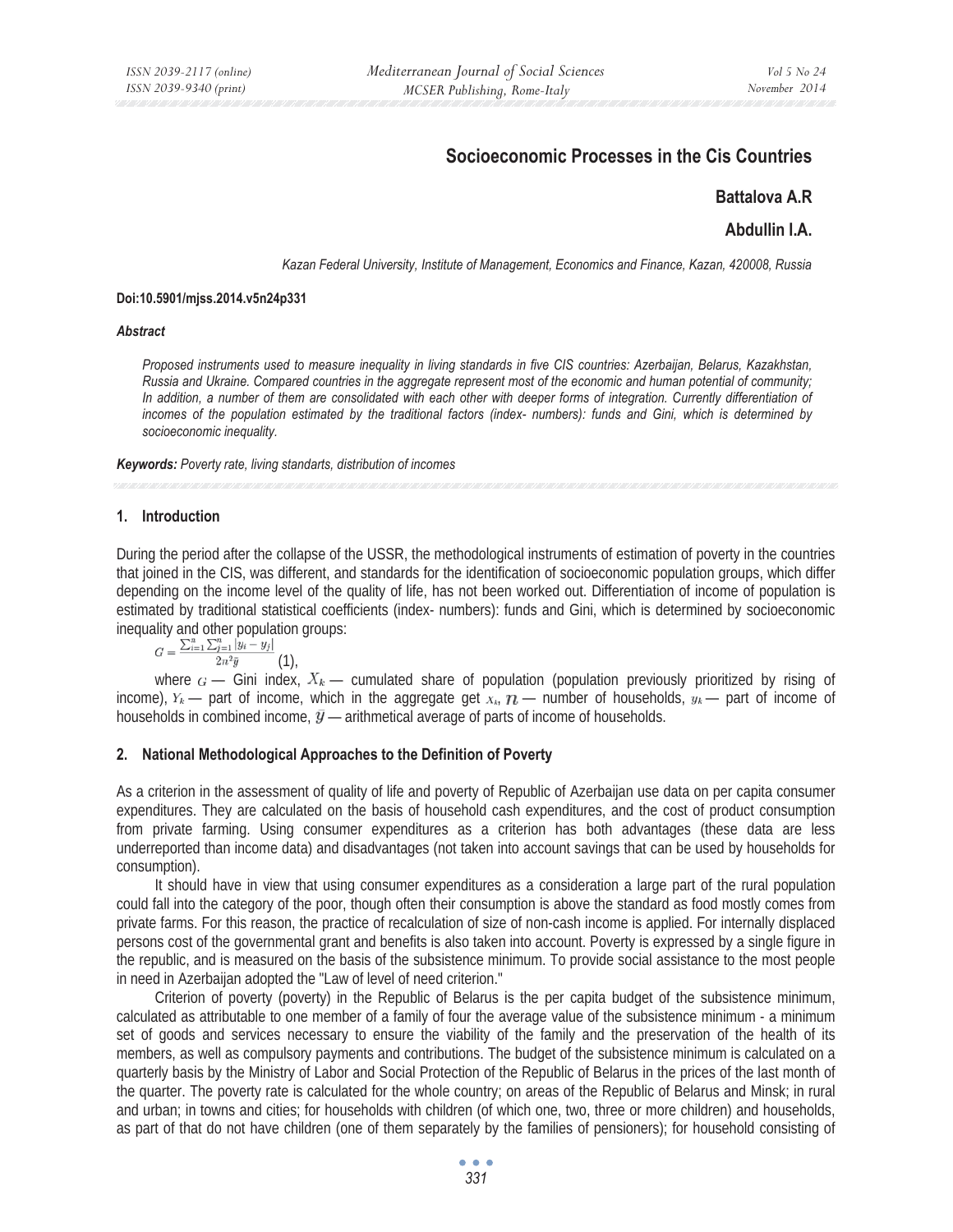one, two, three, five or more persons [2, 3].

In the assessment of quality of life and poverty of Republic of Kazakhstan apply data of population income used for consumption. Income used for consumption is the amount of money spent on consumption (excluding investment by the public and savings), the cost of own production consumed with personal subsidiary plot, as well as the amount of social transfers in kind. In the system of national statistics, level of the subsistence minimum, used to assess the proportion of the population with incomes lower than the level of consumer basket (CB) varies in regions. For measuring poverty at the household level accepted equivalence scale of household incomes: 1.0; 0,8; 0,8, ..., rather take into account saving of expense due to the effect of cohabitation and all household members, except the first, are assigned a coefficient of 0.8 [4, 5].

Since 1992 Russian Federation has used the results (quarterly) of Household Budget Survey (HBS) as an information base for the formation of inequality and poverty. The screening program is oriented to obtain the information of household expenditure, and (since 1997) does not contain a direct measure of the total amount of income. Assessment of the level of income of each household in the survey carried out by simple calculation. The indicators characterizing the level of income at the disposal of households during the survey are available resources and cash income. In accordance with the current methodology the calculations of readings of population distribution by income level are made using the method of simulation modeling by converting an empirical distribution obtained on the basis of HBS data in a number of distribution that corresponds to a grouping index in the total population (per capita cash income derived according to the balance of cash income and expenditure).

The main contribution of this methods is based on the hypothesis for correlation of cash income logarithmically normal (two-parameter model) distribution pattern of population. Based on the obtained number of population distribution in terms of per capita income formed attribute data on the distribution of total cash income for quantile groups, the main coefficients (index numbers) income differentials and poverty rates in the general population (in Russia and the subjects of the Russian Federation) and demographic (age-sexually) groups (in Russia). Poverty indicators for socioeconomic groups of the population and households are formed on the basis of the results of the HBS without adjustment for the relevant macroeconomic indicator of cash income. Given the size of the deviation between the results of the HBS and macroeconomic indicator, indicator of poor participation rates, differentiated by socioeconomic groups (on the basis of HBS) and the population as a whole (on the model), have a relatively high divergence on the level. In forming the indicators characterizing the level of poverty, are used the category of indigent (households) having per capita incomes lower than the level of the subsistence minimum (absolute poverty line). In the general population and the age-sex groups the comparison is made on macroeconomic indicators of per capita income and the corresponding level of the subsistence minimum. By socioeconomic groups of population (households) per capita income (disposable resources and cash income) proportions with the calculated level of the subsistence minimum for a particular household, on the basis of his place of residence and demography[1].

Until 2010 in Ukraine, the poverty line was determined by the relative criterion and was set at 75% of the median total equivalent expenditures. Total expenditures include cash expenditures; benefits, subsidies and compensations that the household get in cash and in kind; incomes in kind from private farming. For measuring poverty at the household level adopted equivalent scale: 1.0; 0.7; 0.7, rather all members of the household (irrespective of age and status), except the first, are assigned a coefficient of 0.7. Along with the relative low-income poverty threshold for a comprehensive assessment of the situation the subsistence minimum confirmed by the state level which serves the basis for the establishment of social guarantees is applied.

In Russia and the CIS countries in the official social policy generally apply only subsistence minimums. Currently in the compared countries national statistical authorities apply different approaches to determine the national levels of the subsistence minimum and determine the levels of poverty. This required a decision on the choice of comparable databases and, though to varying degrees, the transformation of national databases on Azerbaijan, Belarus, Kazakhstan, Russia and Ukraine [7].

#### **3. Classifications of the Population in Terms of Standard of Living**

Several model distributions of the population of the countries compared to economic groups with different levels of living were built. The basis of the formation of these groups was based on the income used for consumption, and regulatory consumer basket of consumer budgets of different levels of material prosperity. Distribution of the population by income group in percentage is presented in table 1.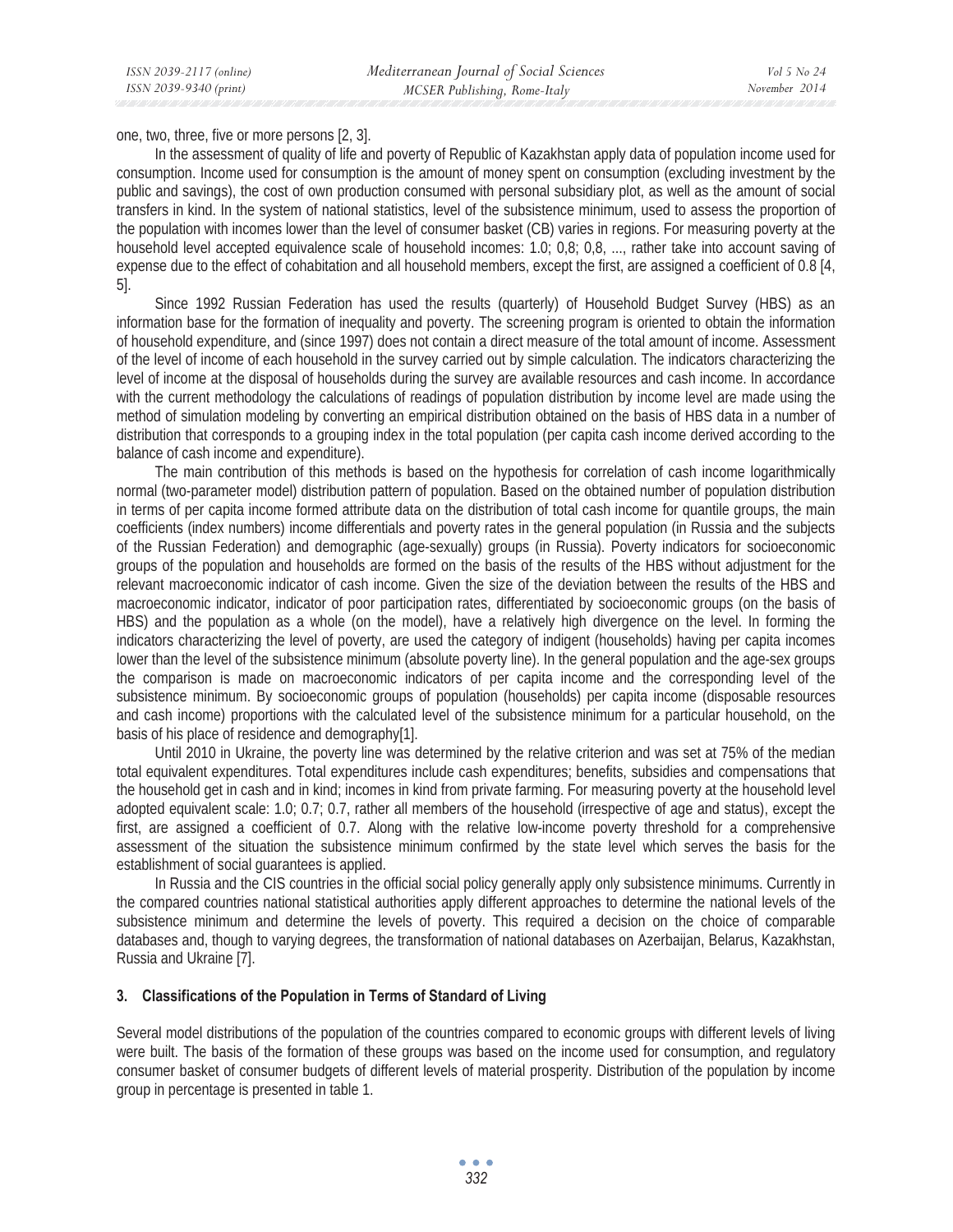| Income groups | Russia | Ukraine | Kazakhstan | <b>Belarus</b> | Azerbaijan |
|---------------|--------|---------|------------|----------------|------------|
| Before CB     | 20,5   | 25.6    |            | 12,1           |            |
| $CB-3CB$      | 52.9   |         |            | 55,2           |            |
| 3CB-7CB       |        |         |            | 28,2           |            |
| 7CB-11CB      |        |         |            | ა,ი            |            |
| 11CBء         |        |         |            | J.9            |            |

**Table 1.** Distribution of the population by income group (model 1 in the national social standards)

The results of the analysis of groups of the population of households according to the l model present the following:

- 1. In Russia, Ukraine, Kazakhstan, Belarus and Azerbaijan was dominated by those most in need with low incomes and socioeconomic population. In Belarus - 67.3, in Russia - 73.4, in Ukraine - 92.6, in Kazakhstan - 93.5, while in Azerbaijan - 98.6 of the population in 2008 lived in households with incomes less than the socially acceptable consumer budgets;
- 2. Middle and upper class socioeconomic groups in Russia, Ukraine, Kazakhstan, Belarus and Azerbaijan were presented slightly.

| Income groups | Russia | Ukraine | Kazakhstan | <b>Belarus</b> | Azerbaiian |
|---------------|--------|---------|------------|----------------|------------|
| Before CB     | 20,5   | 37,2    | 69.6       | 20,0           |            |
| $CB-3CB$      | 52,9   | 58,6    | 30.0       | 58,1           | 57,9       |
| 3CB-7CB       | 22,5   |         | J,4        | 19.8           | 0,5        |
| 7CB-11CB      |        | 0,0     | U.U        |                | U,U        |
| ∙11CB         | .0     | 0,0     |            |                | U.U        |

**Table 2.** Distribution of the population by income group (model 2, in Russian social standards)

The results of the analysis of groupings of the population of households in the 2 model in Table 2 present that if we take the distribution of living standards, national standards for Russia, Belarus to the two lower income socioeconomic groups of the population was 78.1 of the population, in Ukraine - 95.8, in Azerbaijan - 99.5, in Kazakhstan - 99.6 of the population. In the distribution of living standards of the population of Ukraine, Kazakhstan, Belarus and Azerbaijan lowincome people dominated more than in Russia.

Results of the analysis of the population groupings of households according to the third model in table 3presented; that Russia and Belarus have been observed close distribution of the population by income group. If we take the distribution of living standards, national standards in Belarus, the Russian to the two lower socioeconomic groups would apply 63 of the population, in Belarus - 67.3. And 29.7 of the population in Russia and 28.2 in Belarus would belong to the transitional social strata. Middle and upper class socioeconomic groups were, respectively, 7.4 and 4.5 of the population of compared countries [6, 8].

**Table 3.** Distribution of the population by income group (model 3, in national social standards of the Republic of Belarus)

| Income groups        | <b>Belarus</b> | Russia |
|----------------------|----------------|--------|
| Before CB            |                |        |
| $CB-3CB$             |                | 10 S   |
| 3CB-7CB              |                |        |
| 7CB-11CB             |                | ن را ب |
| $>11$ C <sub>R</sub> |                |        |

**Table 4.** Distribution of the population by income group (model 3, in national social standards of Ukraine)

| Income groups   | Ukraine | Russia |
|-----------------|---------|--------|
| Before CB       | 25.f    | 14.    |
| $CB-3CB$        |         | 50     |
| 3CB-7CB         |         | 28.6   |
| <b>7CB-11CB</b> | υ.      |        |
| >11CB           | υ.      |        |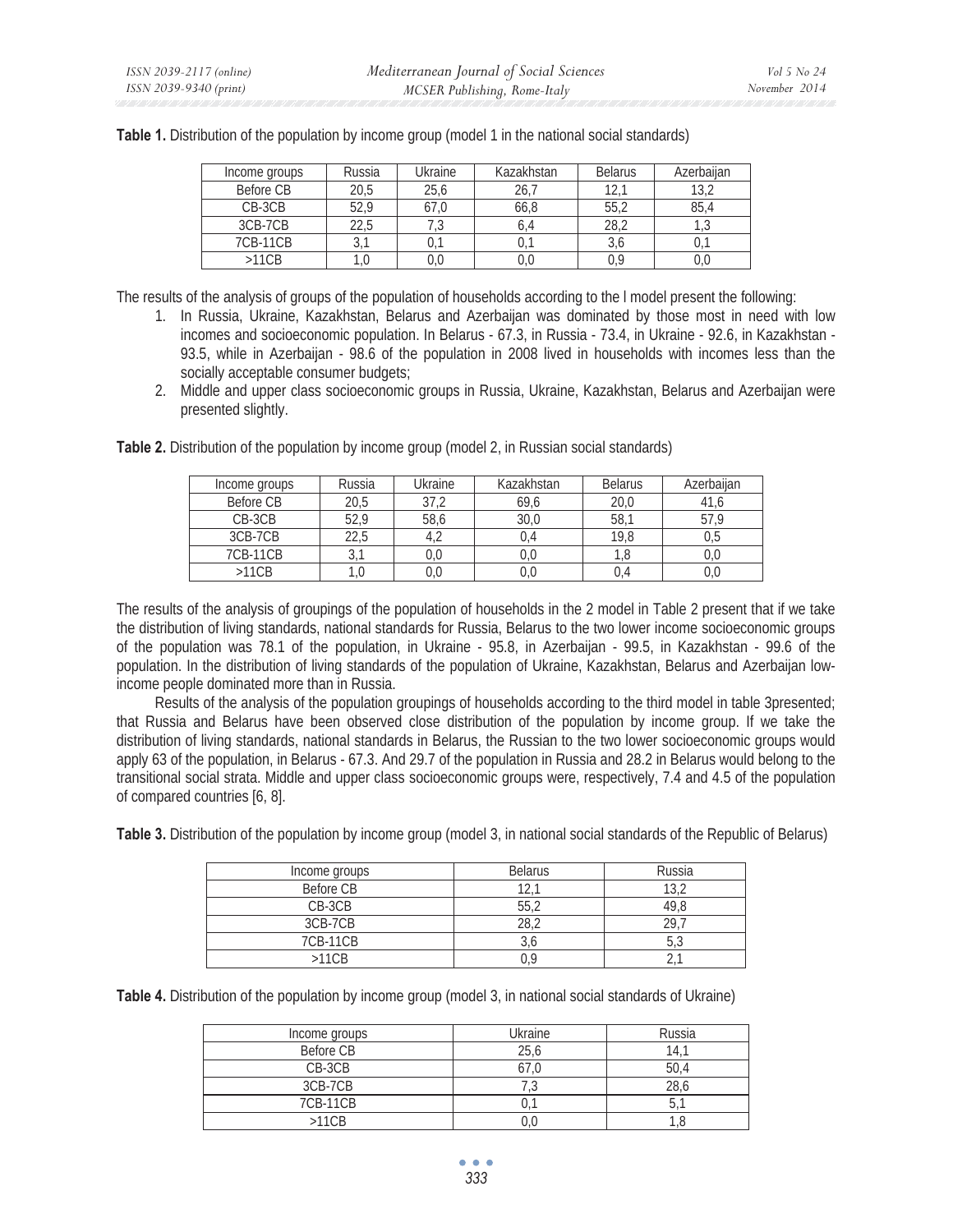The results of the analysis of groupings of the population of households according to the third model in table 4 present that if we take the distribution of the population by income group, national standards of Ukraine, in Russia to the two lower socioeconomic groups would apply 64.5 of the population, and in Ukraine - 92.6. And 28.6 of the population in Russia and 7.3 - in Ukraine would belong to the transitional layers. For the middle and upper class socioeconomic groups would apply respectively 6.9 and 0.1 of the population of compared countries [10].

The results of the analysis of groupings of the population of households according to the third model in table 5 present that if we take the distribution of the population in terms of living standards, national standards in Azerbaijan, in Russia to two lower socioeconomic groups of the population would apply 57.9 of the population, and in Azerbaijan - 98.6. And 32.7 in Russia and 1,3 in Azerbaijan would belong to the transitional segments of the population. For the middle and the upper class socioeconomic groups belonged respectively 9.4 and 0.1 of the population of compared countries.

**Table 5.** Distribution of the population by income group (model 3, in national social standards of Azerbaijan)

| Income groups | Azerbaijan    | Russia |
|---------------|---------------|--------|
| Before CB     | 12 C<br>ے . د |        |
| $CB-3CB$      | 85.4          |        |
| 3CB-7CB       |               |        |
| 7CB-11CB      |               |        |
| >11CB         |               |        |

Distribution of the population by income group (model 3, in national social standards in Kazakhstan are presented in table 6.

If we take the distribution of the population by income group in Kazakhstan, in Russia to the two lower layers of the population belonged to 45.7, and in Kazakhstan - 93.5. And 38.7 of the population in Russia and 6.4 - in Kazakhstan belong to the transitional layers. For the middle and upper class socioeconomic groups would apply respectively 15.6 and 0.1 of the population of compared countries [9].

**Table 6.** Distribution of the population by income group (model 3, in national social standards of Kazakhstan)

| Income groups | Kazakhstan | Russia |
|---------------|------------|--------|
| Before CB     | 26.        |        |
| $CB-3CB$      | 66.8       | 30     |
| 3CB-7CB       |            | 38.    |
| 7CB-11CB      |            |        |
| >11CB         |            |        |

## **4. Conclusions**

The overall conclusion is that, despite the differences in living standards, all five compared countries are still far from optimal market model of the distribution of population in standard of living. All this is necessary to observe, having in view that in this publication normative standards of income are lower than in the developed capitalist countries. They reflect the state of their national transitional economies, in order to consider all previously reservations relating to individual compared countries.

#### **References**

Russian statistical Yearbook. 2010: The statistical compilation / Rosstat. - M., 2010 - 813 p.

- Statistical compilation "Main indicators of material well-being of households of Belarus' / Ministry of statistics and analysis of Rep. Belarus. - Minsk 2008.
- Analysis of the dynamics of incomes of citizens of the Republic of Belarus in the conditions of the reform of labor relations / S.V. Shevchenko // Monitoring of socioeconomic potential of families. - Moscow, 2003, Vol. 11 pp 26-37.
- The standard of living of the population in Kazakhstan 2004-2008. Statistical compilation / ed. Smailov. Astana: Kazakhstan Agency for Statistics, 2009.

Berentaev K.B. Social stability as a key factor in sustainable development / Institute of World Economics and Politics at the Foundation of the First President of the Republic of Kazakhstan, 2008 - 11.